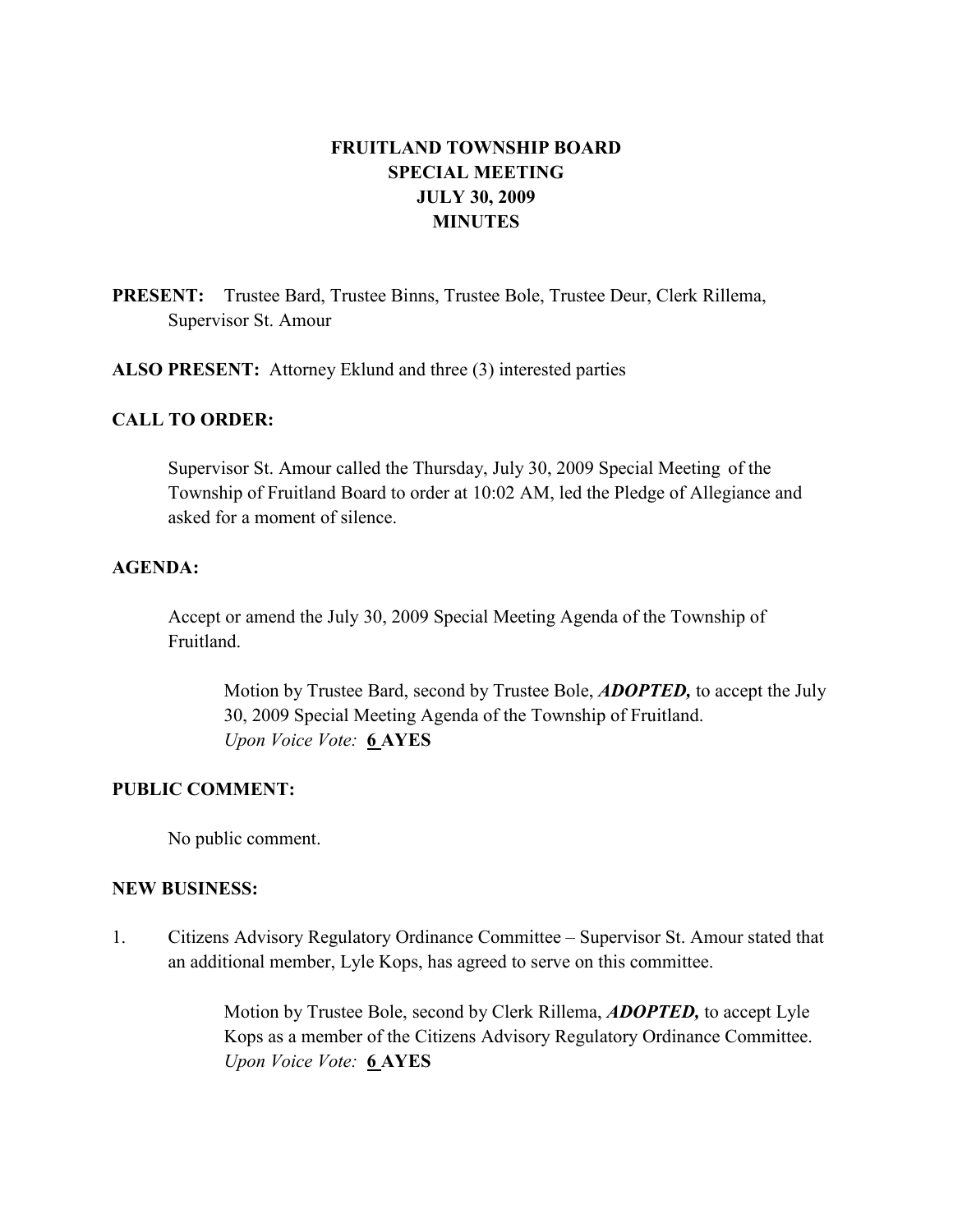2. Treasurer Appointment – Supervisor St. Amour stated that he received several phone calls inquiring about this position and five resumes of which four our Fruitland Township

 Residents. The criteria to be considered for this position is that a candidate must be a qualified elector (must be 18 years of age, a U.S. Citizen and lived in the township at least 30 days), and be a registered voter. The person to fill the vacancy must take the oath of office, appoint a deputy and post a surety bond. The salary will remain the same. This vacancy occurs more than 182 days from the next general November election, so the appointed person must run in the primary and general election in 2010.

 Patti Laird, Gee Achterhoff, Norma Binns and Melissa Hepler were present for questions from the Board. Matt Burns was not present for questions.

 Questions related to accounting software, accounting functions, bank reconciliation, budget preparation. working in small office environment, being in the public eye, knowledge of Fruitland Township and college class courses completed were asked of the candidates. Trustee Binns abstained from questioning as she was a candidate also.

 Attorney Eklund excused himself from the meeting at 12:20 PM and Supervisor St. Amour asked for a short recess.

Motion by Trustee Bard, second by Trustee Bole, **ADOPTED**, to take a ten minute recess. Upon Voice Vote: 6 AYES

Motion by Clerk Rillema, second by Trustee Bard, **ADOPTED**, to call the meeting back into order. Upon Voice Vote: 6 AYES

 After much discussion amongst the board about the candidates, Clerk Rillema made the following motion with a second by Trustee Deur.

 I move to appoint Melissa Hepler as the appointed Treasurer through November 2010 general election subject to the passing of a physical, drug test, background check and credit check effective Monday, August 3, 2009. Upon Voice Vote: 5 AYES, 1 ABSTENTION

PUBLIC COMMENT: No public comment.